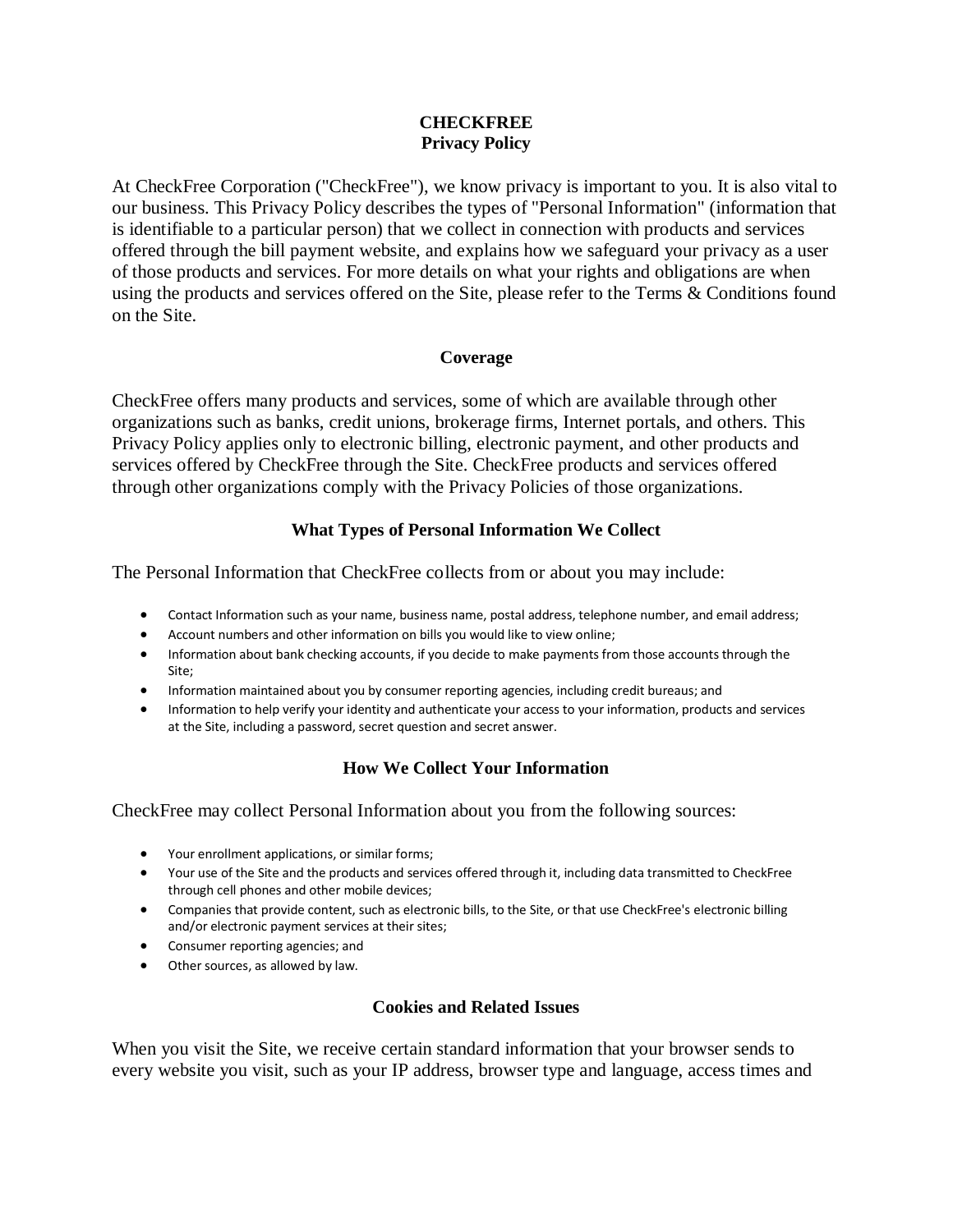referring website addresses. This data does not identify you uniquely. However, it is used to assist in "authenticating" who you are when you access the Site.

We may also receive additional information about your visit to the Site, including the pages you view, the links you click and other actions you take in connection with the Site and the products and services offered through it. This data is used to make the site design more efficient.

Like most websites, the Site also uses "cookies", which are small text files placed on your computer by the web server when you visit the Site. Most such cookies are "session" cookies that are only used for a specific period during which you are on the site (such as when you are going through the authentication process or using webchat), but a few are "persistent" cookies that stay on your hard drive and are read by the Web server when you return to the site. The Site uses cookies to store your preferences and other information on your computer in order to save you time by eliminating the need to repeatedly enter the same information and to display your personalized content on your later visits to the Site. Cookies cannot and will not be used to deliver or run programs on your computer. Most web browsers automatically accept cookies, but you can modify your browser setting to decline cookies if you prefer. However, if you choose to decline cookies, you will not be able to sign in or use other interactive features of the Site that depend on cookies.

### **How We May Use and Disclose Your Personal Information**

CheckFree treats your Personal Information as confidential. CheckFree does not sell or rent your Personal Information. CheckFree does not share your Personal Information in a manner that differs from what is described in this Privacy Policy without your prior consent. We may use and disclose your Personal Information (including limited disclosures to nonaffiliated third party service providers performing services on our behalf) for the following purposes:

- To complete transactions and render products and services authorized by you (such as sharing the information with an electric company or other biller as necessary to allow the biller to authenticate you, to pay a bill, and to send messages to you related to the authorized products and services);
- To send you information about additional products and services that have been or will be offered through the Site by CheckFree and others, although you may opt out of receiving commercial email marketing messages from CheckFree by following the opt-out processes described in those messages;
- To perform fraud screening, to verify your identity, determine your credit history, or verify the information contained in your account (such as sharing information with a credit reporting agency during the account enrollment process);
- To comply with laws and regulations, including compliance with court orders or lawful instructions from a government agency, to protect the personal safety of subscribers or the public, to defend CheckFree from claims, and to protect CheckFree's rights and property; and
- As otherwise authorized by you.

#### **Access to Your Information**

You may review and update the Personal Information maintained about you in the "Administration" section of the Site at any time to ensure that it is accurate and up-to-date.

# **How We Keep Your Information Secure**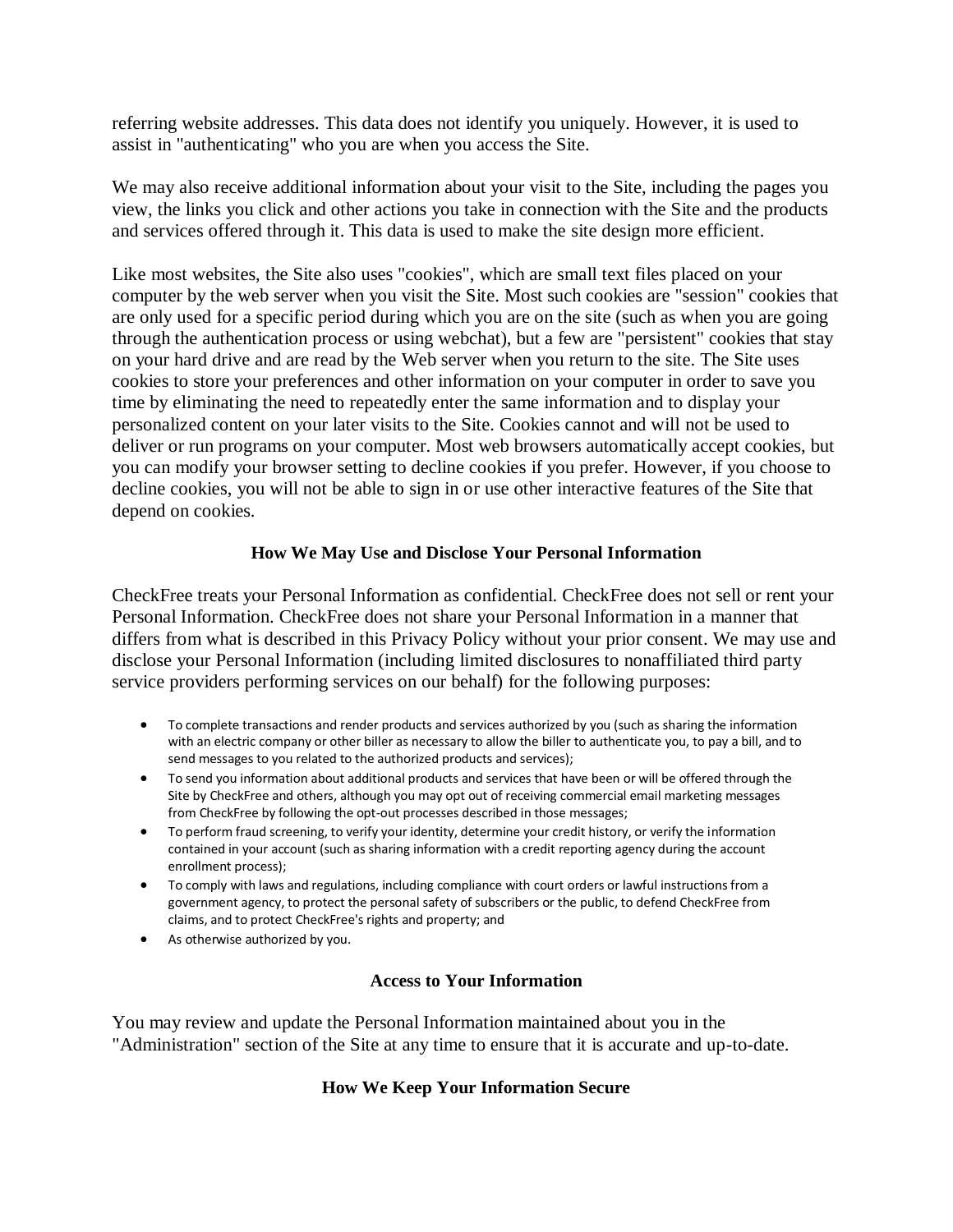To ensure that your Personal Information remains confidential, CheckFree uses Secure Sockets Layer (SSL) technology to transmit and receive your Personal Information in an encrypted form.

Additionally, we maintain physical, electronic, and procedural safeguards to help prevent unauthorized access to your Personal Information. We update and test our technology frequently to improve these protections and to ensure the integrity of your Personal Information.

CheckFree has policies and procedures that limit employee access to your Personal Information to those with a business reason to have such information. We educate our employees about the importance of confidentiality and customer privacy, and we take appropriate disciplinary measures to enforce our privacy practices.

### **Protection for Former Customers**

We treat the Personal Information of our former customers with the same care and respect as that of our current customers.

### **Compliance with Applicable Laws**

CheckFree complies with applicable laws and regulations pertaining to information about you and your business, including U.S. federal laws pertaining to "nonpublic personal information" and "consumer report information." CheckFree uses and discloses those types of information only as permitted by applicable law and described in this Privacy Policy.

#### **Microsoft IDs**

If you use a Microsoft ID (such as "Passport" or "Windows Live ID") to authenticate yourself to the Site, privacy disclosures with respect to those IDs are in the [Microsoft Online Privacy](https://urldefense.proofpoint.com/v2/url?u=http-3A__privacy.microsoft.com_en-2Dus_default.aspx&d=DwMFAg&c=HJFUPv0VeVd85hHZVRMjFA&r=QmsAI7mOxWhFNIxEm2tUXCrJoOIeP6uLMqci7LRprPY&m=gB6UpIpyB88RFbKMpeUEItaEQ6i1F3KYScoGe_SwDIs&s=IKoz04eZFqXgp2XcLY0oknEnQgxXPsoaBe2yP-dFNIs&e=)  [Statement.](https://urldefense.proofpoint.com/v2/url?u=http-3A__privacy.microsoft.com_en-2Dus_default.aspx&d=DwMFAg&c=HJFUPv0VeVd85hHZVRMjFA&r=QmsAI7mOxWhFNIxEm2tUXCrJoOIeP6uLMqci7LRprPY&m=gB6UpIpyB88RFbKMpeUEItaEQ6i1F3KYScoGe_SwDIs&s=IKoz04eZFqXgp2XcLY0oknEnQgxXPsoaBe2yP-dFNIs&e=)

# **Keeping Up to Date with Our Privacy Policy**

The most current Privacy Policy is kept posted on the Site. For a printed copy of the most current Privacy Policy, you may contact us by mail, by telephone, or by email at the addresses listed below.

# **Contacting Us**

At CheckFree, your privacy and the protection of your Personal Information are central to our business. Our products and services are developed with your privacy and security as a priority. If you have any questions about this Privacy Policy, please contact us in one of the following ways:

In writing: CheckFree Services Corporation

ATTN: Privacy Management